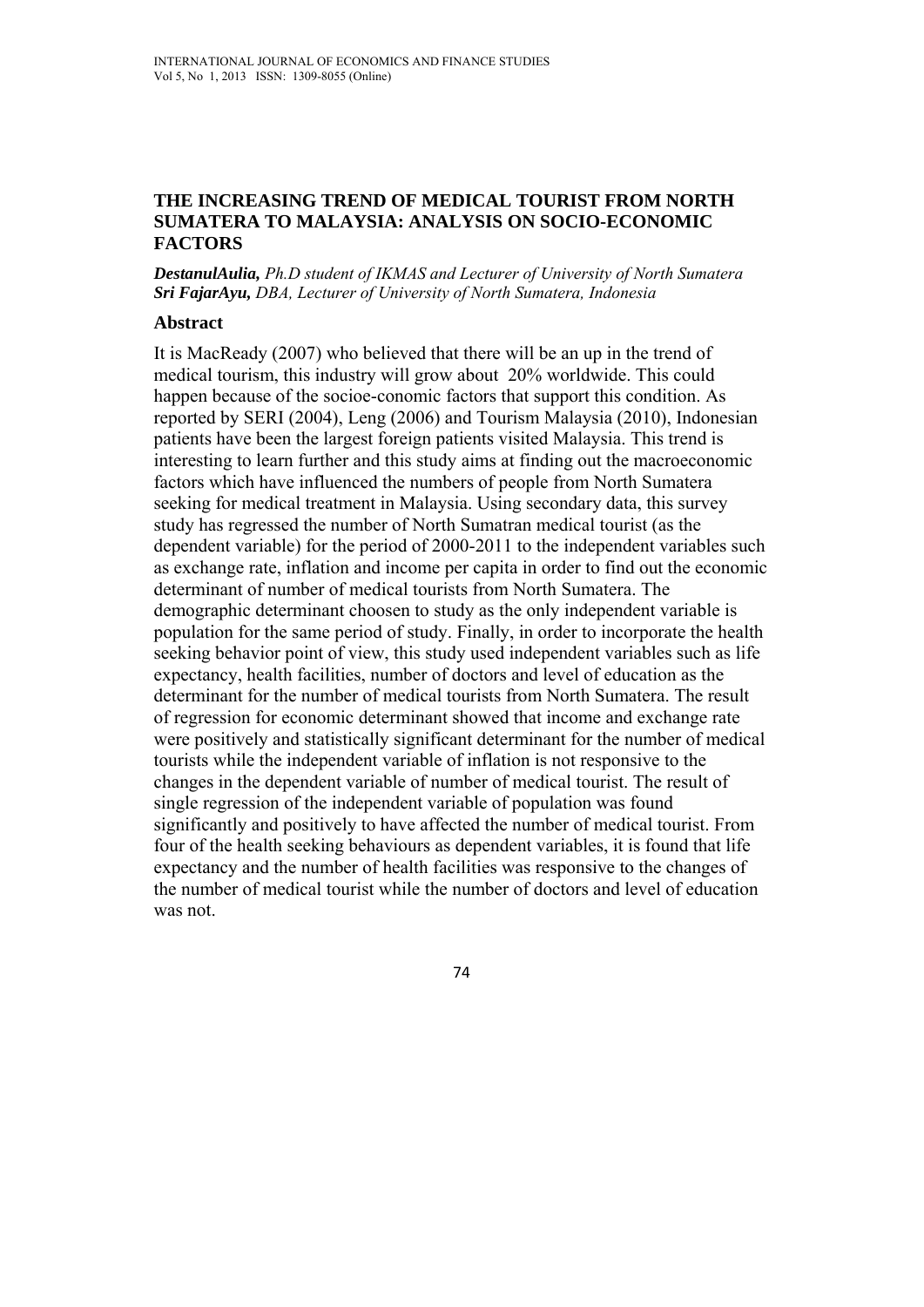**Keyword:** medical tourism, demand determinant, health seeking behavior

#### **I. Introduction**

### **1.1. Background**

Medical tourism is where people often travel long distances to overseas countries to obtain medical, dental and surgical care while simultaneously being holidaymakers (Connell, 2006). Medical tourism is becoming an increasingly popular option for patients looking to access procedures (typically via out-ofpocket payment) that are seemingly unavailable to them in their home countries. MacReady (2007) believed that there will be an up in the trend of medical tourism; this industry will grow about 20% worldwide. This could happen due to the socioeconomic factors that support this condition.

As reported by SERI (2004), Leng (2006) and Tourism Malaysia (2010) Indonesian patients have been the largest foreign patient visited Malaysia. According to SERI (2004) in 2001, 63.48% of foreign patients were Indonesian, in 2003, around 72.47% of total foreign patients were Indonesian and then in 2009 according to Tourism Malaysia (2010), 69% of medical tourists were from Indonesia. This trend is interesting to learn further and the question raised here are why Indonesians keep visiting Malaysia. After all, it is a reality that according to the immigration departement of Polonia Airport in Medan, almost 78.000 peoples from North Sumatera go to Malaysia every year to seek for medical treatment.

In order to understand the trends in tourist arrivals, it is necessary to understand the factors that influence those trends. Although tourism demand determinants research can be undertaken based on bothquantitative and qualitative perspective, it is impossible to conduct such a comprehensive study in a single dissertation. According to Turner and Witt (2001), in international tourism demand modeling, most of the previous studies have used the demand function approach to identify the quantitative. This study will focus on a specific number of quantitative factors in order to know the factors influencing those trends of medical tourists.

Income has been one of the most important explanatory variables in the theory for tourism demand (Garin-Munoz, 2004; Gu&Kavanaugh, 2006; Kauffman, 2007)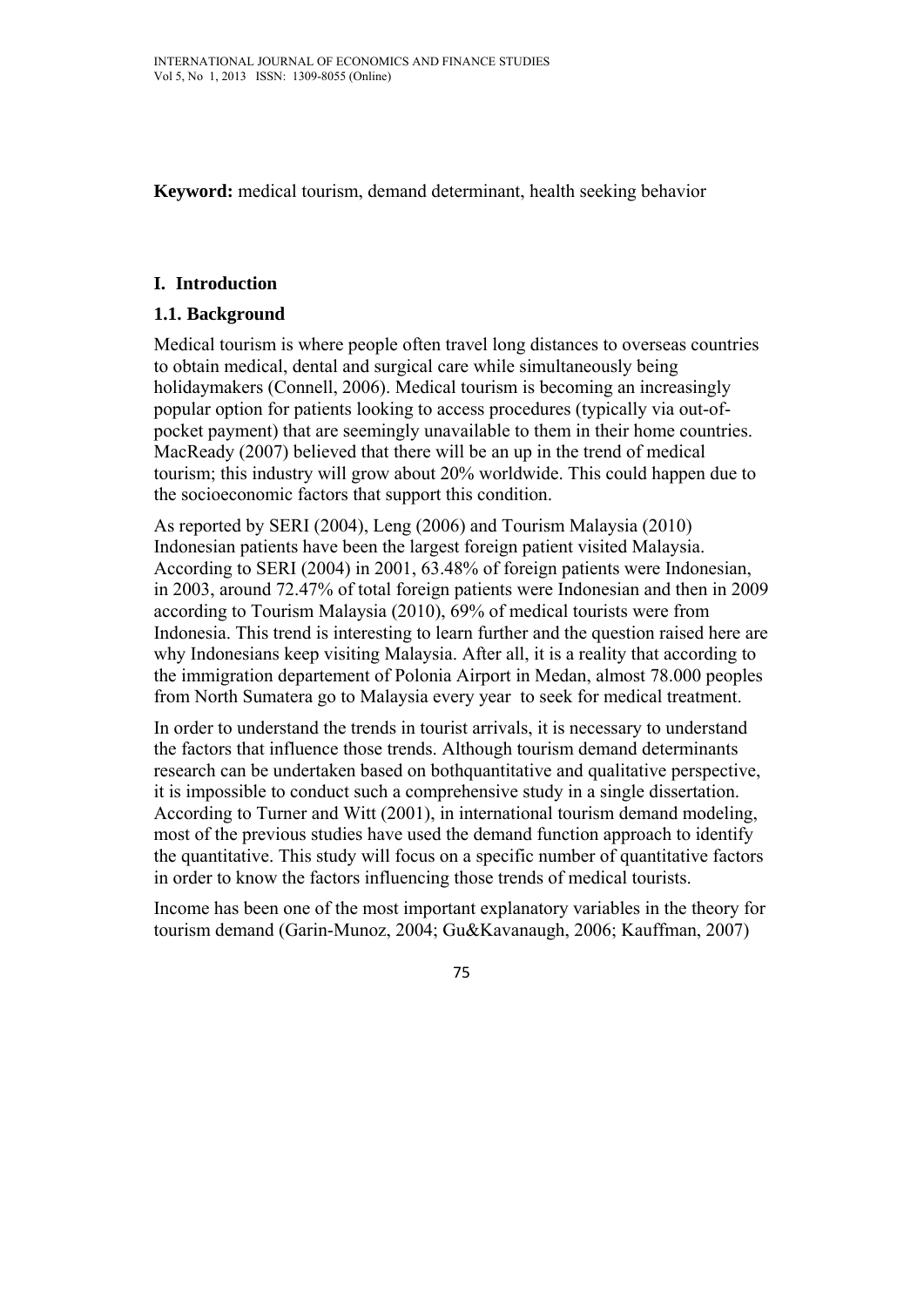based on the Marshallian demand function (Varian, 1992; Zaratiegui, 2002). The study of effects of income and price has dominated past modeling of foreign travel demand, because economic theory suggests the vital roles of both in demand functions. Income was usually included in the form of tourism demand function per capita to correspond to the specified demand per capita.

Price is another important factor which was frequently incorporated into the function of travel demand. Historical studies indicate that currency exchange rates were used as a proxy for destination price. The reason is that the rapid changes in exchange rates are perceived more readily by potential foreign travelers than changes in the country's price levels. Hence, the exchange rate is used as proxy variable for the cost of living in the destination (Tan, 2000), while the inflation rate can be used as the proxy for the country of origin.

The population size of a country is a reflection of the total demand for international tourism (Creel, 2007). The level of population in a country of origin is expected to affect the total demand for the destination. So, it is important to incorporate population in this study as an independent variable in determining the number of medical tourist.

Beside economic and demographic consideration, the theoretical consideration from the health theory about the health seeking behavior is important to incorporate in this study. The use of health service or health seeking behavior according to Andersen (1995) was affected by the environmental factors, population characteristics and personal health behavior. Based on this model, the macro variables used were the number of health care facilities, level of education, number of doctors and life expectancy.

#### **II.Methodology**

Using secondary data, this survey study regressed the monthly data of the number of North Sumatran medical tourists (as the dependent variable) for the period of 2000-2011 to the independent variables of exchange rate, inflation and income per capita in order to find the economic determinant of number of medical tourists. The demographic determinant chosen to study as the only independent variable was the population for the same period of study. Finally, in order to incorporate the health seeking behavior point of view, this study used the independent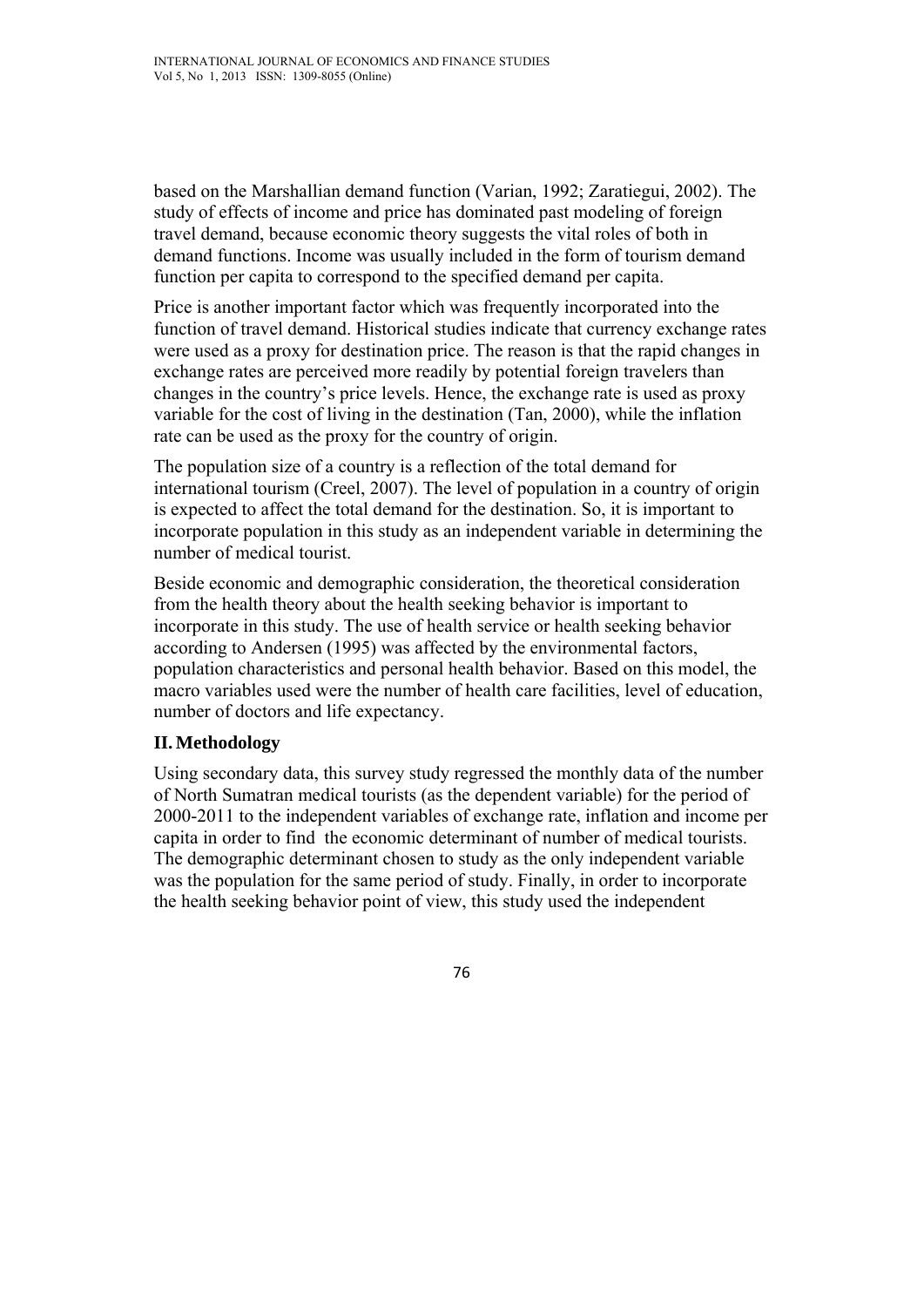variables life expectancy, health facilities, number of doctors and level of education.

### **The Model**

The most important demographic variable to determine the demand is the population. The problem caused by the variable of population is that the population tends to be highly correlated with the income from the economic determinant. At the same time, the correlated will lead towards multi-collinearity and autocorrelation problems. In order to avoid this problem, this study divides the models into three models. The first model is the economic determinant to the number of medical tourist:

## $\ln MT = \alpha_0 + \alpha_1 \ln \ln f + \alpha_2 \ln \ln R + \alpha_3 \ln \ln \epsilon + \epsilon$

where MT is the dependent variable of number of medical tourist, Inf is the independent variable of inflation, ER is the independent variable of exchange rate and Inc is the independent variable of income. The second model is related to the most important demographic variable of population:

# $\ln MT = \alpha_0 + \alpha_1 \ln \text{Pop} + \epsilon$

where Pop is the only independent variable of population. The last model or the third model is related to health seeking behavior of medical tourist but in the form of macroeconomics factors:

### $\ln MT = \alpha_0 + \alpha_1 \ln LE + \alpha_2 \ln Dec + \alpha_3 \ln HF + \alpha_4 \ln E du + \epsilon$

where LE is the independent variable of life expectancy, Doc is the independent variable of number of doctors, HF is the independent variable of health facilities and Edu is the independent variable of level of education.

### **Hypotheses**

- 1.  $H_1$ : medical tourists from North Sumatera were responsive to the changes in inflation, exchange rate and income (all economic variables)
- 2.  $H_1$ : changes in population positively and significantly affected the number of North Sumatran medical tourist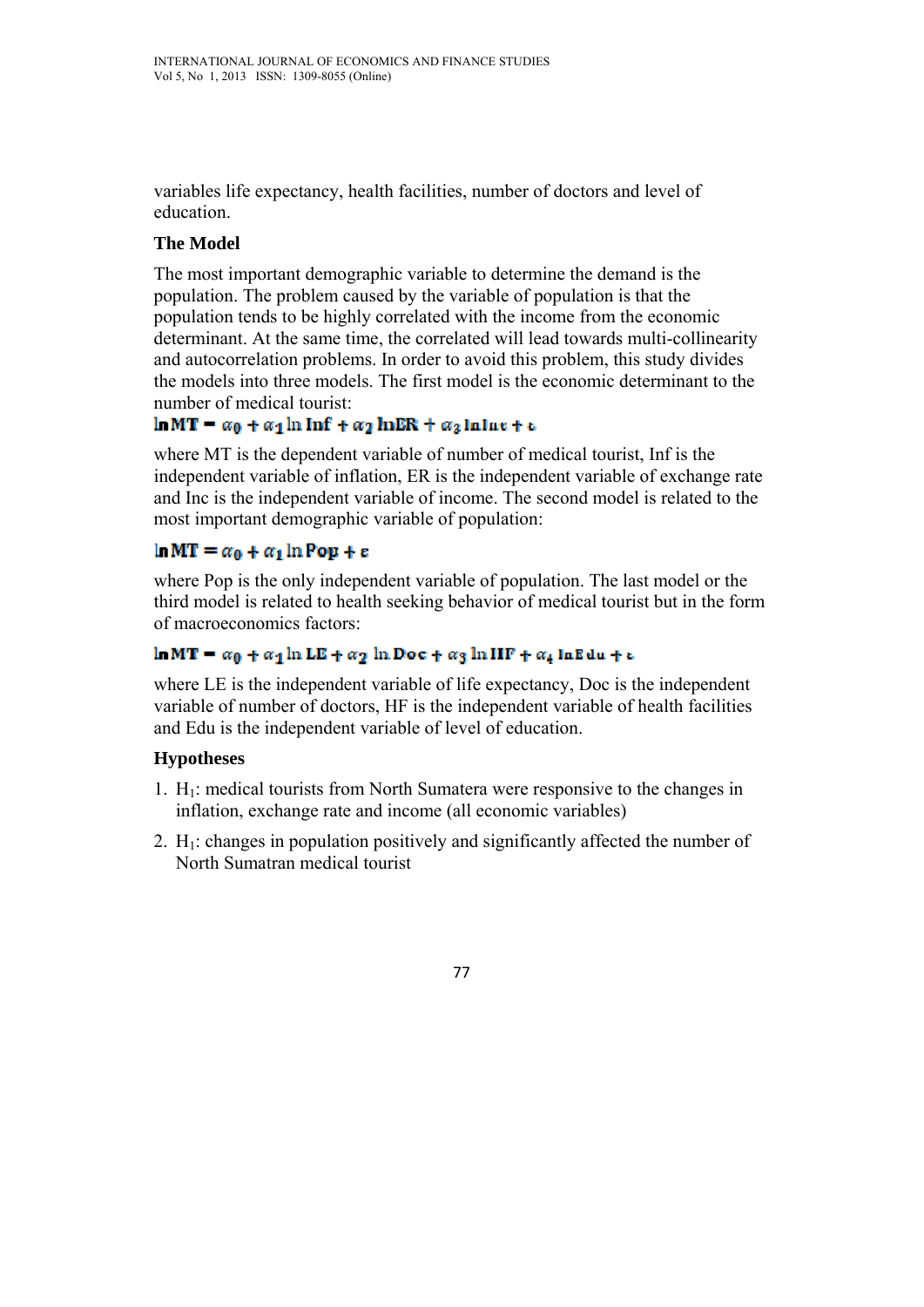3.  $H_1$ : the number of medical tourists from North Sumatera were responsive to the changes in life expectancy, number of doctors, level of education and healthcare facilities.

### **III. Findings and Discussion**

### **1. Relationship between Income, Price, Currency and Number of Medical Tourists**

The natural logarithm of number of medical tourists was regressed on the natural logarithm of income, price and currency variables. The results of the regression shown in Table 1.

|            | Sum of Squares | Df | Mean Square |       | Sig. |
|------------|----------------|----|-------------|-------|------|
| Regression | .226           |    | .409        | 1.572 | .003 |
| Residual   | .283           |    | .035        |       |      |
| Total      | .509           |    |             |       |      |

The value of F on the result of analysis of variance shows that it is significant meaning that, statistically, there is a significant difference among the population means. In addition, the result of regression,*β*-coefficient, t value and its significance are shown in Table 2.

**Table 2. The Regression Coefficient** 

|               | <b>Unstandardized Coefficients</b> |            | <b>Standardized Coefficients</b> |          |       |
|---------------|------------------------------------|------------|----------------------------------|----------|-------|
|               | Beta                               | Std. Error | Beta                             |          | Sig.  |
| (Constant)    | $-26.972$                          | 6.801      |                                  | $-3.966$ | 0.004 |
| Inflation     | $-0.24$                            | 0.202      | $-0.196$                         | $-1.187$ | 0.269 |
| Exchange rate | 1.739                              | 0.704      | 0.388                            | 2.468    | 0.039 |
| Income        | 1.552                              | 0.325      | 0.797                            | 4.777    | 0.001 |

Table 2 shows that income positively and significantly affected the number of tourist, with beta value 1.552. This result is quite the same as that of many previous researches such as the result of empirical studies by Carey (1991) who found that income is the most significant variable in explaining tourism demand. According to Creel (2007), income has a significant role in the function of demand and for the demand of product or service to exist, income must be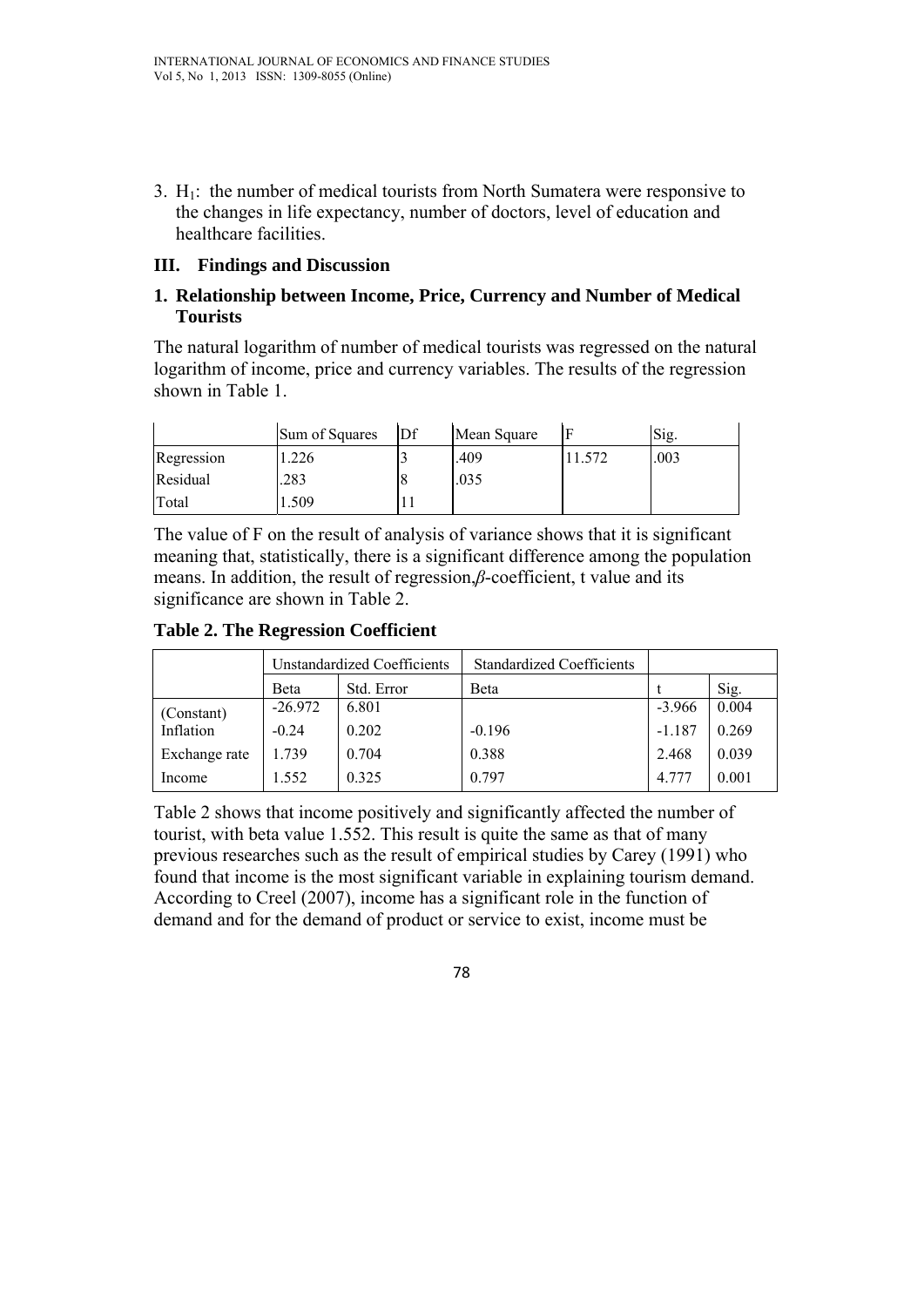present. The result of this study also shows that the value of beta of income is positive; this is a confirmation of the suggestion that for a demand of product or service to exist, income must be present. The result of the study conducted in Malaysia by Hanafiah, Harun and Jamaluddin (2010) also showed that GDP as the proxy for income significantly affected the number of tourist arrivals in Malaysia.

According to Di Matteo (1999) the currency exchange rate has a significant impact upon the relative price of international tourist destinations. The same results found in this study. The value of beta coefficient is positive meaning that the stronger the Indonesia Rupiah compared to the currency of destination country (Malaysia) the more medical tourists will visit Malaysia. This means that the tourist directly perceive that the cost of tourism in the destination country is cheaper when the Indonesian Rupiah is stronger. This finding is quite the same as that of the previous researches done by Gray (1966), Martin and Witt (1987), Rosensweig (1986), Crouch (1995) andEilat and Einav (2004).

The variable of inflation used in this study was to reflect the purchasing power of the country of origin. The β coefficient as shown in Table 2 was negative. This means that the higher the inflation, the lower the number of medical tourists. However, it can also be concluded that the rate of inflation is not responsive to the number of medical tourists, because, based on the regression, the result of the variable of inflation did not significantly affect the number of medical tourists. A similar finding was found for the study of the determinant of the number of tourist arrivals in Guam from the Phillipine, Taiwan and Hongkong by Creel (2007).

As the result of the multiple regression, the model of the economic determinant:  $ln MT = -26.972 - .240 ln Inf + 1.739 ln BR + 1.552 ln ln e + \epsilon$ 

where MT is the dependent variable of number of medical tourist, Inf is the independent variable of inflation, ER is the independent variable of exchange rate and Inc is the independent variable of income.

It is found that there is no multi-collinearity between the independent variables (Table 3.). The Durbin-Watson value also shows that there are no autocorrelation. Finally, the value of R-square or coefficient of determination shows that all of the three variables show high explanatory power.

#### **Table 3. The Tolerance, VIF, Durbin-Watson, R and R Square Value**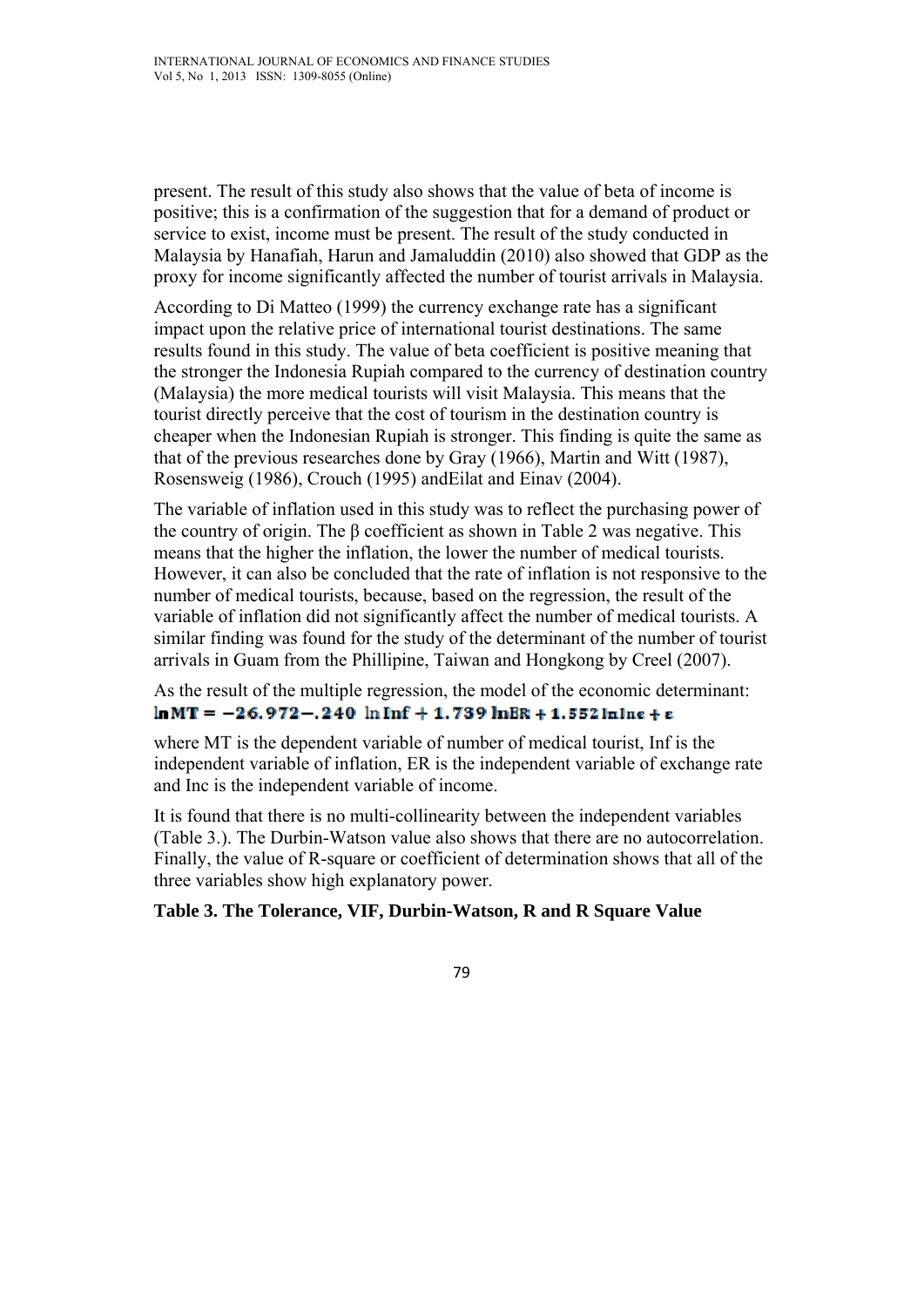|               | <b>Collinerity Statistics</b> |       | Durbin- | R     | $R-$   | Adjusted |
|---------------|-------------------------------|-------|---------|-------|--------|----------|
|               | Tolerance                     | VIF   | Watson  |       | Square | R-Squre  |
|               |                               |       | 1.28    | 0.902 | 0.813  | 0.742    |
| Inflation     | 0.856                         | 1.168 |         |       |        |          |
| Exchange rate | 0.947                         | 1.056 |         |       |        |          |
| Income        | 0.842                         | 1.188 |         |       |        |          |

### **2. The Relationship between Population and Number of Medical Tourists**

The result of single regression between population and the number of medical tourists is shown in Table 4.

#### **Table 4.The Result of Regression Analysis between Population and Number of Medical Tourist**

|            | Unstandardized Coefficients |            |         | Sig.  | <b>ANOVA</b> |       | R-Squre | Adjusted |
|------------|-----------------------------|------------|---------|-------|--------------|-------|---------|----------|
|            | Beta                        | Std. Error |         |       |              | Sig.  |         | R-Squre  |
|            |                             |            |         |       | 92.914       | 0.000 | 0.903   | 0.893    |
| (Constant) | $-104.91$                   | 12.007     | $-8.74$ | 0.000 |              |       |         |          |
| Population | 7.085                       | 0.735      | 9.64    | 0.000 |              |       |         |          |

Theoretically, the level of population in a country of origin is expected to affect the total demand for the destination. The result of the single regression, as expected, positively and significantly has affected the number of medical tourist shown by the t value for individual coefficient and F-value from analysis of variance. The R-square also shows high explanatory power, with R-square 90%. Finally based on the result of regression that model is:

 $\ln MT = -104.910 + 7.085 \ln P_{0} + \epsilon$ , where Pop is the only independent variable population.

### **3. The Relationship between Number of Health Facility, Level of Education, Number of Doctors and Number of Medical Tourists**

The result of analysis of variance showing the value of F along with its significance is shown in Table 5.

Table 5. Result of ANOVA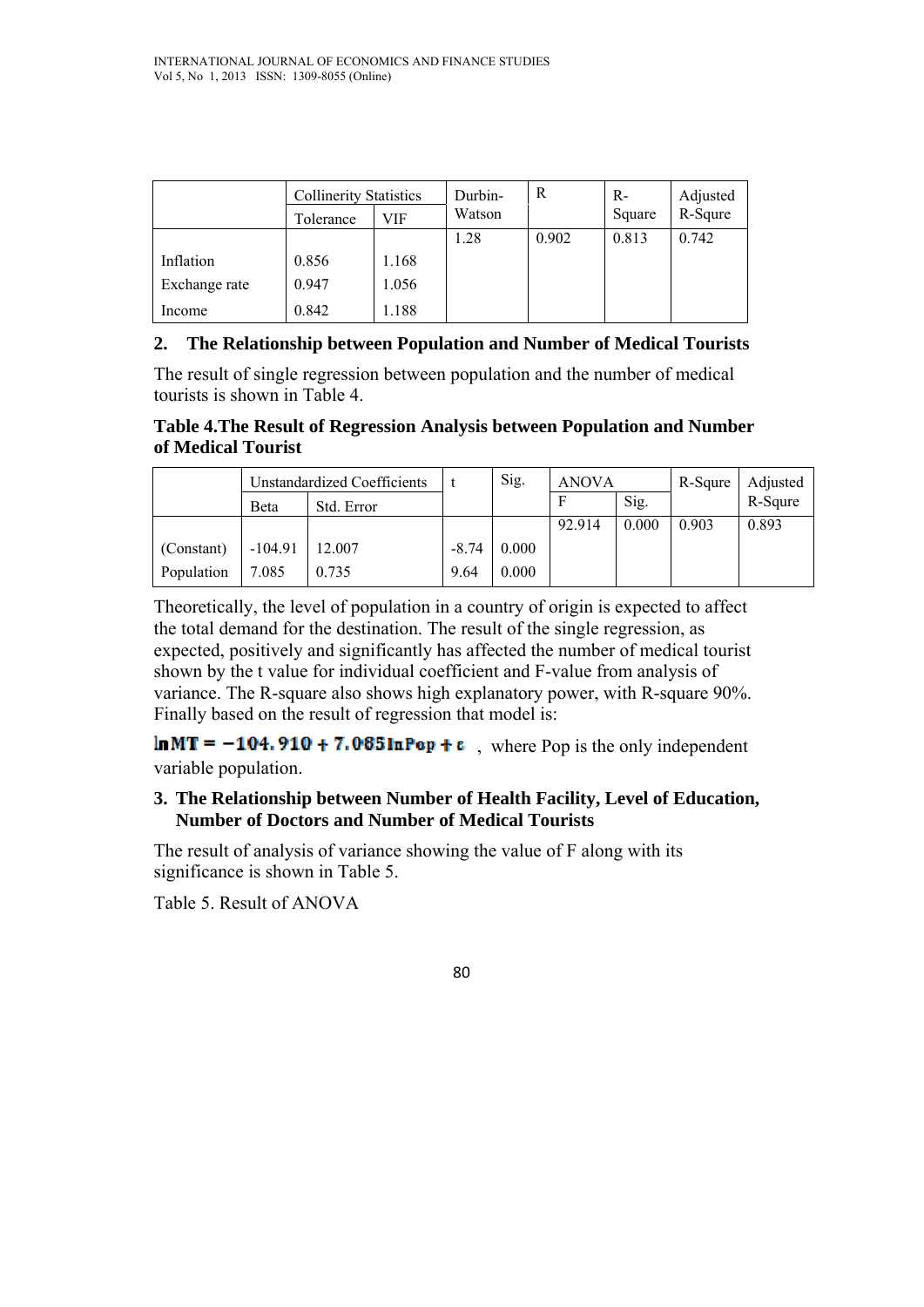|            | Sum of Squares | Df | Mean Square |        | Sig.  |
|------------|----------------|----|-------------|--------|-------|
| Regression | .437           |    | 0.359       | 34.811 | 0.000 |
| Residual   | 0.072          |    | 0.01        |        |       |
| Total      | .509           |    |             |        |       |

Table 5 shows that the result of analysisof variance for the dependent variable of number of medical tourist and the predictor level of education, number of health facilities, life expectancy and number of doctors is significant based on its Fvalue. Further result of this multiple regression is shown in Table 6 that will describe the beta and t-value for each coefficient.

#### **Table 6. Regression Coefficient**

|                    | Unstandardized Coefficients |            | <b>Standardized Coefficients</b> |          |       |
|--------------------|-----------------------------|------------|----------------------------------|----------|-------|
|                    | Beta                        | Std. Error | <b>B</b> eta                     |          | Sig.  |
| (Constant)         | $-30.309$                   | 19.48      |                                  | $-1.556$ | 0.164 |
| Life expectancy    | 26,008                      | 10.584     | 0.446                            | 2.457    | 0.044 |
| Number of doctors  | 0.476                       | 0.233      | 0.438                            | 2.047    | 0.08  |
| Health facilities  | $-2.477$                    | 0.754      | $-0.366$                         | $-3.285$ | 0.013 |
| Level of Education | 0.22                        | 0.223      | 0.2                              | 0.989    | 0.356 |

Life expectancy, according to Greene (1999), is an epidemiological concept. It refers to the average duration of time that individuals of a given age can expect to live. However, he also suggested that no variable relates more consistently to mortality and morbidity than age does. This means that the higher the life expectancy, the higher the need for medical care, the more people seeking health care inside or outside of their country. So, the higher the life expectancy can result in the increase in the number of medical tourists. This is shown by the result of multiple regression tests between the independent variable of life expectancy and the number of medical tourists. Therefore, it can be concluded that the number of medical tourist is responsive to the changes in life expectancy.

The independent variable of the number of doctors was found positively to have affected the number of medical tourist based on Table 6, shown by the positive value of beta. However, the t value shows that it is insignificant. So it can be concluded that the number of medical tourist is not responsive to the changes in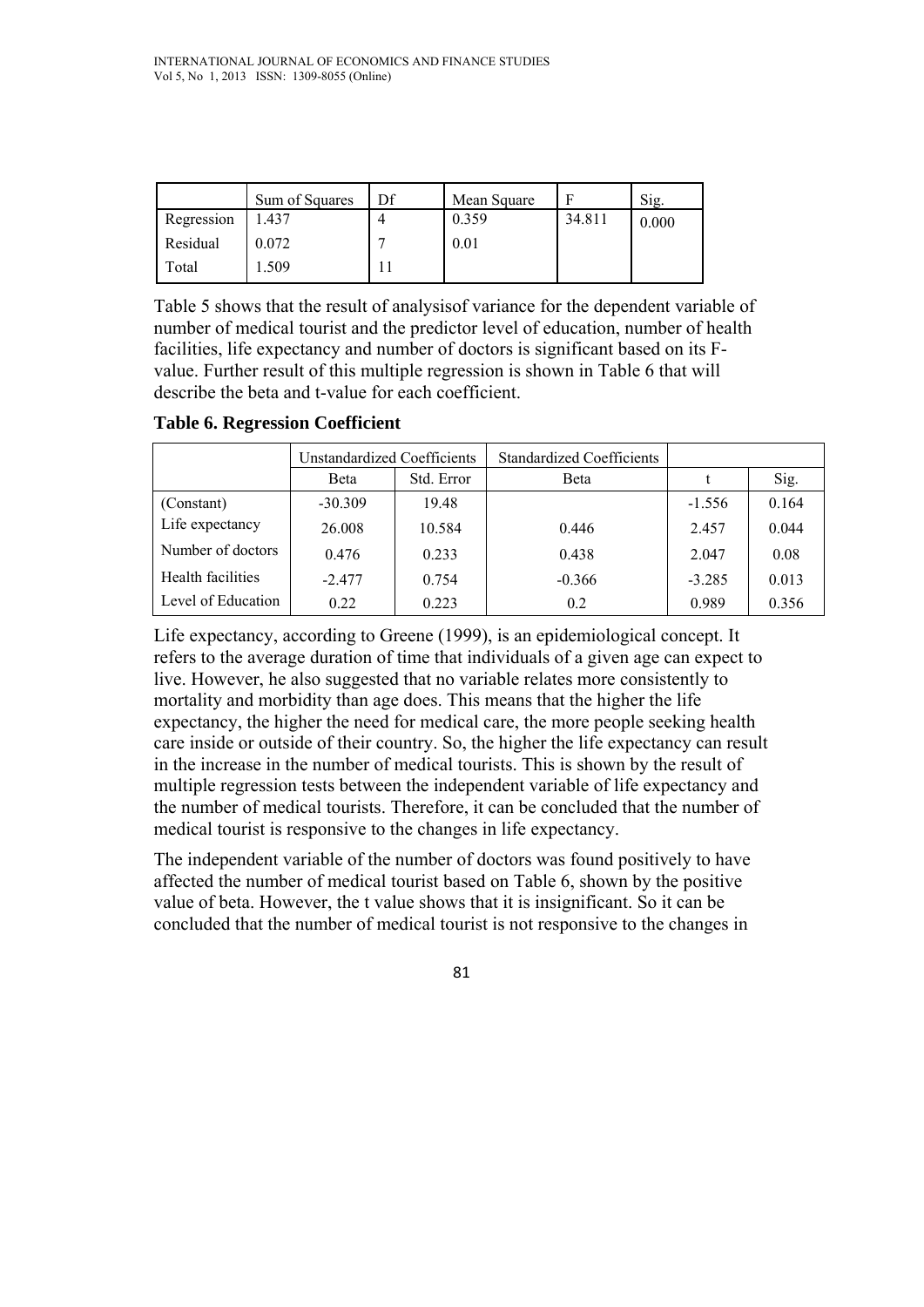the number of doctors. It is understandable because the ratio between doctors and the number of population in Indonesia is so small, only around 2 per 10.000 population and the growth in number of doctors is slower (9%) compared to the trend of medical tourism (20%).

Health facilities contributed negatively and significantly to the number of medical tourist. This means that the higher the facilities, the lower the number of medical tourist. Good facilities or at least the same level facilities will persuade medical tourists especially from North Sumatera not to travel to seek for medical treatment out of their country. With this entrance, big healthcare company that used to cater medical tourist around the world may come to North Sumatera and it is reasonable that the facilities it brings can lower the number medical tourists.

Based on beta value, the level of education positively contributed to the number of medical tourists. The level of education used in this study is the number of the population with university education. This positive relationship can be true because the previous research done by the same author found that most of the medical tourist level of education is quite high. On the other side, the number of population with university education is small, on an average of only 2.7% out of the whole population. So, it is understandable if, statistically, the result found is insignificant. Finally, the model is:

```
Im MT = -30.309 + 26.008Im LR + 476Im Dae - 2.477Im HF + 220Im Edu + e
```
where LE is the independent variable of life expectancy, Doc is the independent variable of number of doctors, HF is the independent variable of health facilities and Edu is the independent variable of level of education.

The issue of multi-collinearity and auto-correlation is sensitive in this regression model. The inclusion of other independent variable such as population will make a serious problem of multi-collinearity and autocorrelation. However, this study used separate model for independent variable population. The coefficient of tolerance, VIF, Durbin-Watson, R Square value for health seeking behavior determinant for the number of medical tourist model is shown by Table 7. :

**Table 7.The Tolerance, VIF, Durbin-Watson, R and R Square Value**

| Collinerity Statistics   Durbin- |  |        |        | Adjusted |
|----------------------------------|--|--------|--------|----------|
| Tolerance   VIF                  |  | Watson | Square | R-Squre  |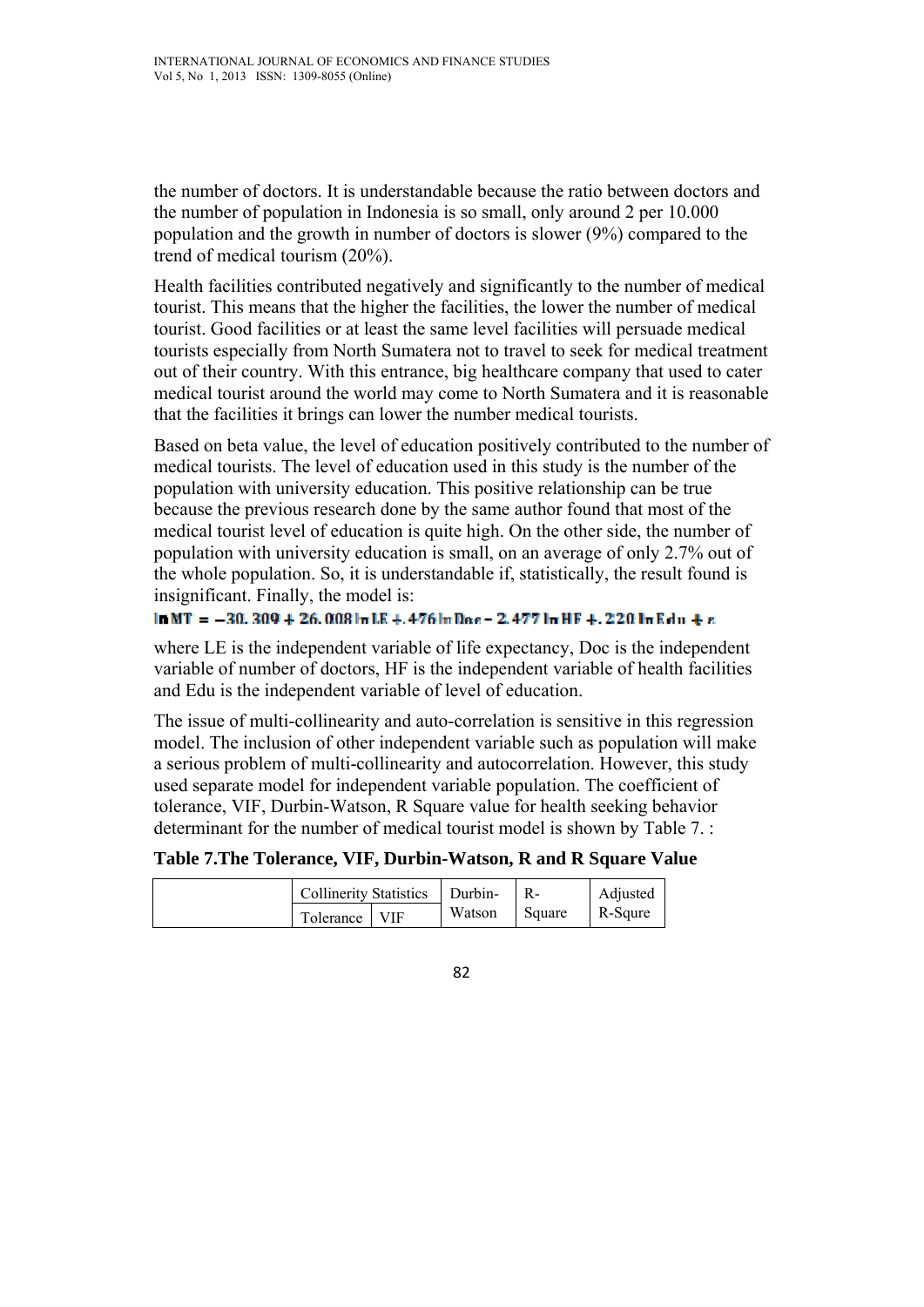|                    |       |       | 1 29 | 0.952 | 0.925 |
|--------------------|-------|-------|------|-------|-------|
| Life expectancy    | 0.207 | 4.821 |      |       |       |
| Number of doctors  | 0.149 | 6.692 |      |       |       |
| Health facilities  | 0.551 | 1.814 |      |       |       |
| Level of Education | 0.167 | 5.985 |      |       |       |

The table basically shows that the tolerance value and the VIF value for all of each variables reveals no multi-collinearity in the model. The Durbin Watson value also proves that there is no significant auto-correlation in the model. Finally, the model shows that the explanatory power which is around 95% is a quite powerful model.

## **Conclusion**

Based on the economic determinant chosen to be studied in this paper, the alternative hypotheses that the medical tourists from North Sumatera were responsive to the changes in exchange rate and income and not responsive to the changes in inflation is accepted in this study. While for the demographic determinant, the single regression shows that changes in population positively and significantly affected the number of North Sumatran medical tourists. The result of multiple regression technique, from four factors of hypothesized patient health seeking behavior affected the number of medical tourists, the number of medical tourists from North Sumatera were found responsive to the changes in life expectancy and the number of healthcare facilities only, while the variables of the number of doctors and level of education were found insignificant.

### **References**

Andersen R.M. 1995. Revisiting the behavioral model and access to medical care: Does it matter? *Journal of Health and Social Behavior* 36(1):1-10

Connell, J. 2006. Medical tourism: Sea, sun, sand and surgery. *Tourism Management***27**(6):1093–1100.

Crouch, G. I. (1995). A meta-analysis of tourism demand.*Annals of Tourism Research, 22*(1), 103-118.

Crouch, G. I. 1994. The study of international tourism demand: A review of the findings. *Journal of Travel Research* 33(2):12-13